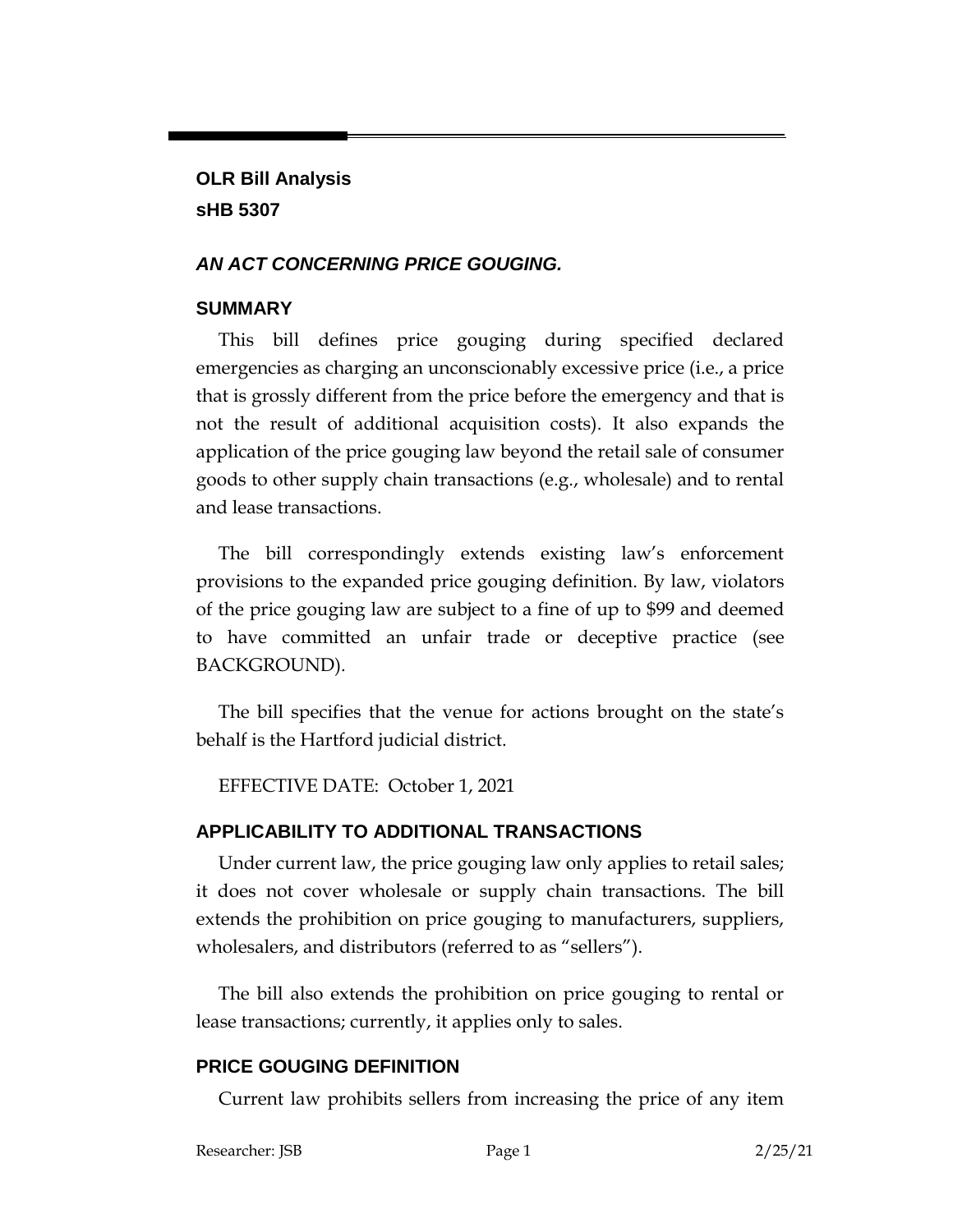sold at retail in a location subject to certain emergency declarations while the declaration is in effect, except if the seller can justify doing so as a price fluctuation that occurs during the normal course of business. The bill replaces this general provision with more specific provisions defining what constitutes prohibited price gouging behavior. The bill's prohibition applies during the same emergency declarations as current law (which the bill calls "precipitating events," see BACKGROUND).

Under the bill, price gouging is selling, renting, or leasing an item, or offering to do so, at an amount that represents an "unconscionably excessive price." An "unconscionably excessive price" means that the amount charged:

- 1. represents a gross disparity between (A) the price for which an item was sold, rented, or leased immediately prior to the precipitating event and when the precipitating event was reasonably anticipated and (B) the price for which such item is being sold, rented, or leased during the period in which such precipitating event is in effect and
- 2. is not attributable to additional costs the seller incurred in connection with the item's sale, rental, or lease.

# **BACKGROUND**

# *Connecticut Unfair Trade Practices Act (CUTPA)*

The law prohibits businesses from engaging in unfair and deceptive acts or practices. CUTPA allows the consumer protection commissioner to issue regulations defining what constitutes an unfair trade practice, investigate complaints, issue cease and desist orders, order restitution in cases involving less than \$10,000, enter into consent agreements, ask the attorney general to seek injunctive relief, and accept voluntary statements of compliance. It also allows individuals to sue. Courts may issue restraining orders; award actual and punitive damages, costs, and reasonable attorney's fees; and impose civil penalties of up to \$5,000 for willful violations and \$25,000 for violation of a restraining order.